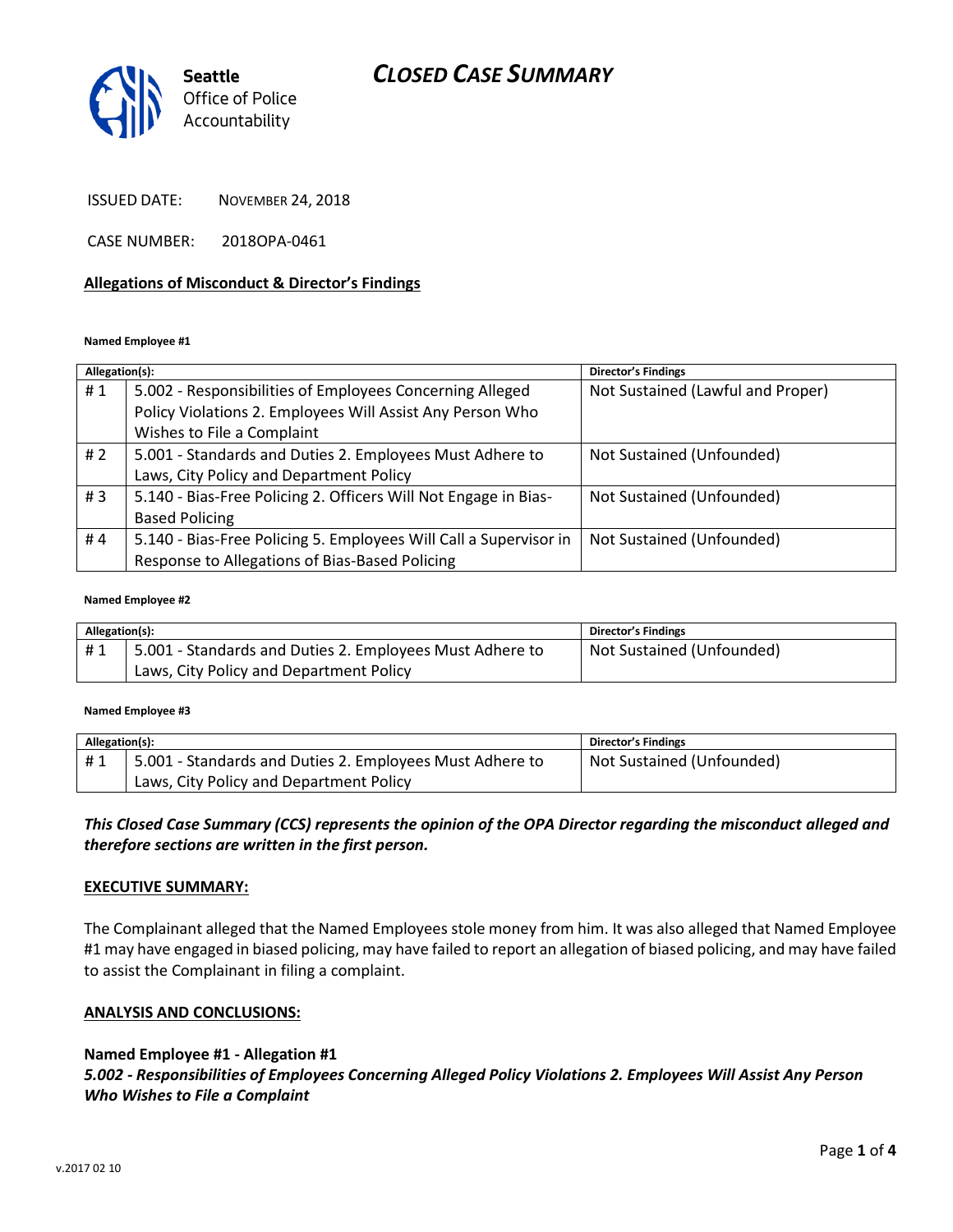v.2017 02 10

# *CLOSE CASE SUMMARY*

OPA CASE NUMBER: 2018OPA-0461

The Complainant was investigated by officers employed by the BSNF Railway when he illegally stopped on the railway tracks and was smoking marijuana in his car. SPD officers, including the Named Employees, arrived on scene and Named Employee #2 (NE#2) subjected the Complainant to field sobriety tests. Based on the Complainant's performance, NE#2 and Named Employee #1 (NE#1) conferred and decided that there was sufficient probable cause to place the Complainant under arrest. NE#1 effectuated the arrest.

At the time of his arrest, the Complainant asserted that he was experiencing pain from handcuffs. NE#1 reported the complaint of pain to a supervisor and helped ensure that a Type I use of force investigation was completed. As discussed more fully below, the Complainant also alleged that money had been stolen from him. NE#1 also reported this claim to his supervisor. His supervisor came to the scene, interviewed the Complainant, and, based on the nature of the allegation, initiated an OPA complaint.

SPD Policy 5.002-POL-2 states that Department employees will assist any person who wishes to file a complaint. The policy further instructs that "employees will assist the complainant by taking the complaint and passing it on to a supervisor or OPA." (SPD Policy 5.002-POL-2.)

As set forth above, NE#1 complied with this policy when he reported both the Complainant's complaint of pain and the allegation that money had been stolen from the Complainant to a supervisor. That supervisor then made an OPA referral. Notably, under SPD policy, NE#1 was required to report allegations of misconduct to either OPA or a supervisor. When he reported to his supervisor, he acted consistent with policy.

For these reasons, I recommend that this allegation be Not Sustained – Lawful and Proper.

Recommended Finding: **Not Sustained (Lawful and Proper)**

# **Named Employee #1 - Allegation #2** *5.001 - Standards and Duties 2. Employees Must Adhere to Laws, City Policy and Department Policy*

When the Complainant was removed from his vehicle and investigated for DUI, his wallet and keys were put on the hood of his car. Once the Complainant was placed under arrest, NE#2 stored his personal property, including the wallet, in a paper bag. NE#2 then took the paper bag to the precinct. The paper bag was later given to NE#1. NE#1 transported the Complainant to Swedish Hospital. NE#1 brought the paper bag along with them. While at the hospital, the Complainant stated that money had been stolen from his wallet. He first contended that \$700 had been taken, but later claimed that the missing amount was \$100.

Both NE#1 and NE#2 stated that they did not open or inventory the wallet. NE#2 recalled that there appeared to be a significant amount of money in the wallet, but he did not know how much. Named Employee #3 (NE#3) was at the scene of the arrest, but did not touch or take custody of the wallet at any time. All of the Named Employees denied taking money from the Complainant.

The Named Employees' interactions with the Complainant were virtually all captured on Body Worn Video (BWV). Based on a review of that video, there is no evidence that they took the Complainant's money.



**Seattle** *Office of Police Accountability*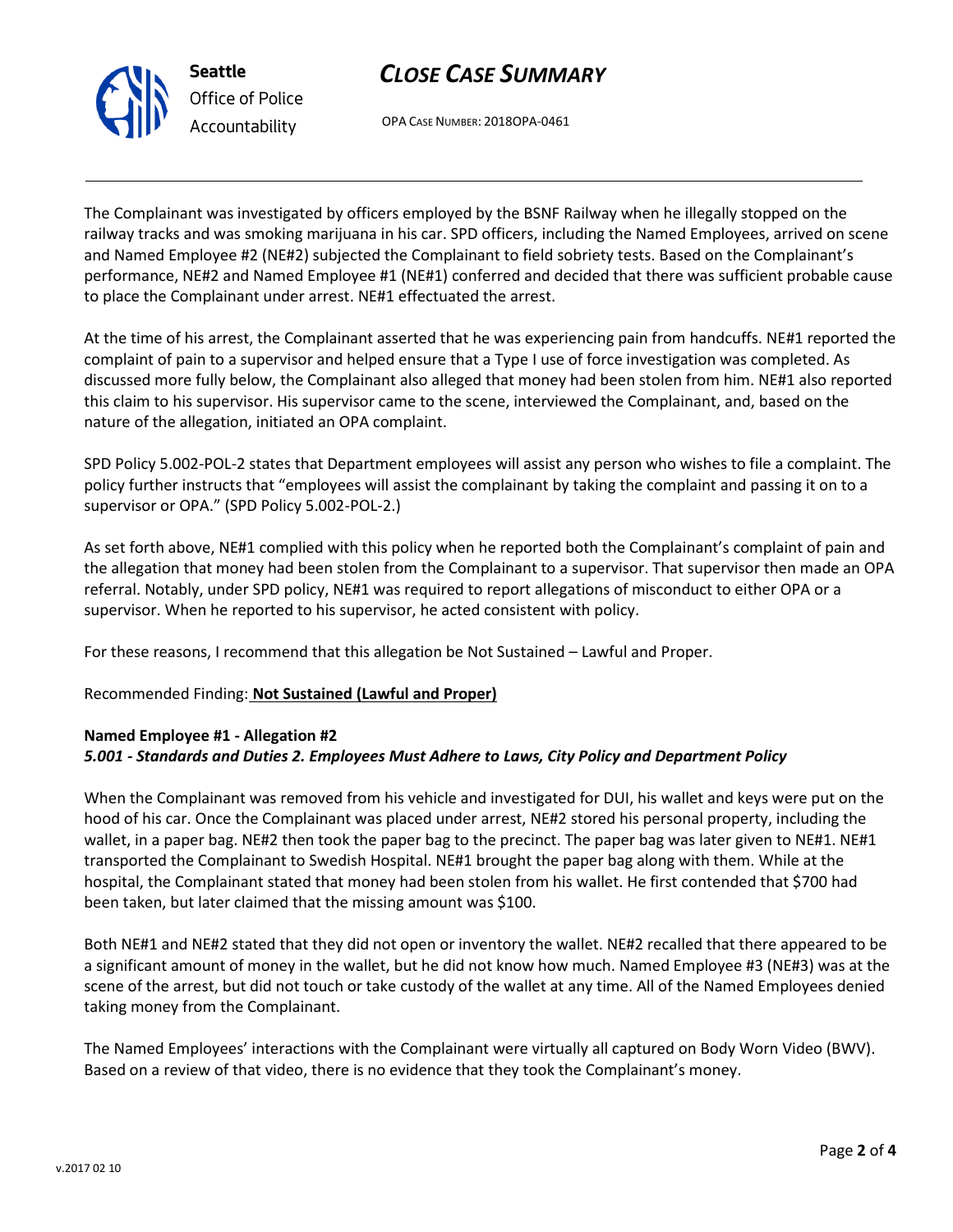

# *CLOSE CASE SUMMARY*

OPA CASE NUMBER: 2018OPA-0461

I note that the Complainant also believed it possible that the BSNF Railway officers took his money. As such, he could not definitively identify who engaged in this activity or, for that matter, when this conduct allegedly occurred.

SPD Policy 5.001-POL-2 requires that employees adhere to laws, City policy, and Department policy.

Had the Named Employees stolen money from the Complainant, that conduct would, of course, have been contrary to policy. However, based on the information in the record, there is insufficient evidence to conclude that the Named Employees did so. Moreover, the Complainant did not foreclose the possibility that the money could also have been taken from him by the BSNF Railway officers. As such, I recommend that this allegation be Not Sustained – Unfounded as against all of the Named Employees.

## Recommended Finding: **Not Sustained (Unfounded)**

## **Named Employee #1 - Allegation #3** *5.140 - Bias-Free Policing 2. Officers Will Not Engage in Bias-Based Policing*

The Complainant alleged that he was subjected to biased policing. However, he claimed that the bias was on the part of the BSNF Railway officers, not NE#1. As such, it is unclear why this allegation was classified against NE#1.

Regardless, there is no evidence that he engaged in biased policing. Accordingly, I recommend that this allegation be Not Sustained – Unfounded.

### Recommended Finding: **Not Sustained (Unfounded)**

# **Named Employee #1 - Allegation #4** *5.140 - Bias-Free Policing 5. Employees Will Call a Supervisor in Response to Allegations of Bias-Based Policing*

The Complainant made an allegation of biased policing in NE#1's presence; however, the allegation was against the BSNF Railway officers, not against NE#1 or any other Department employee. NE#1 did not report the allegation of bias to a Department supervisor. He stated that he did not do so because a Department employee was not the subject of the complaint. He told OPA that had a Department employee been the subject, he would have reported the allegation as required by policy.

OPA also interviewed NE#1's supervisor. The supervisor agreed with NE#1 that there was no obligation to report a bias allegation made against a non-SPD employee and stated that, at the very least, the policy was unclear in this regard.

SPD Policy 5.140-POL-5 requires employees to call a supervisor in response to allegations of biased policing. This includes providing sufficient information to the supervisor to allow a determination as to what occurred and what the nature of the bias allegation is. (SPD Policy 5.140-POL-5.)

I agree with both NE#1 and his supervisor that SPD policy did not require him to report a bias allegation made against a member of another law enforcement agency. As such, I recommend that this allegation be Not Sustained – Unfounded as against him.